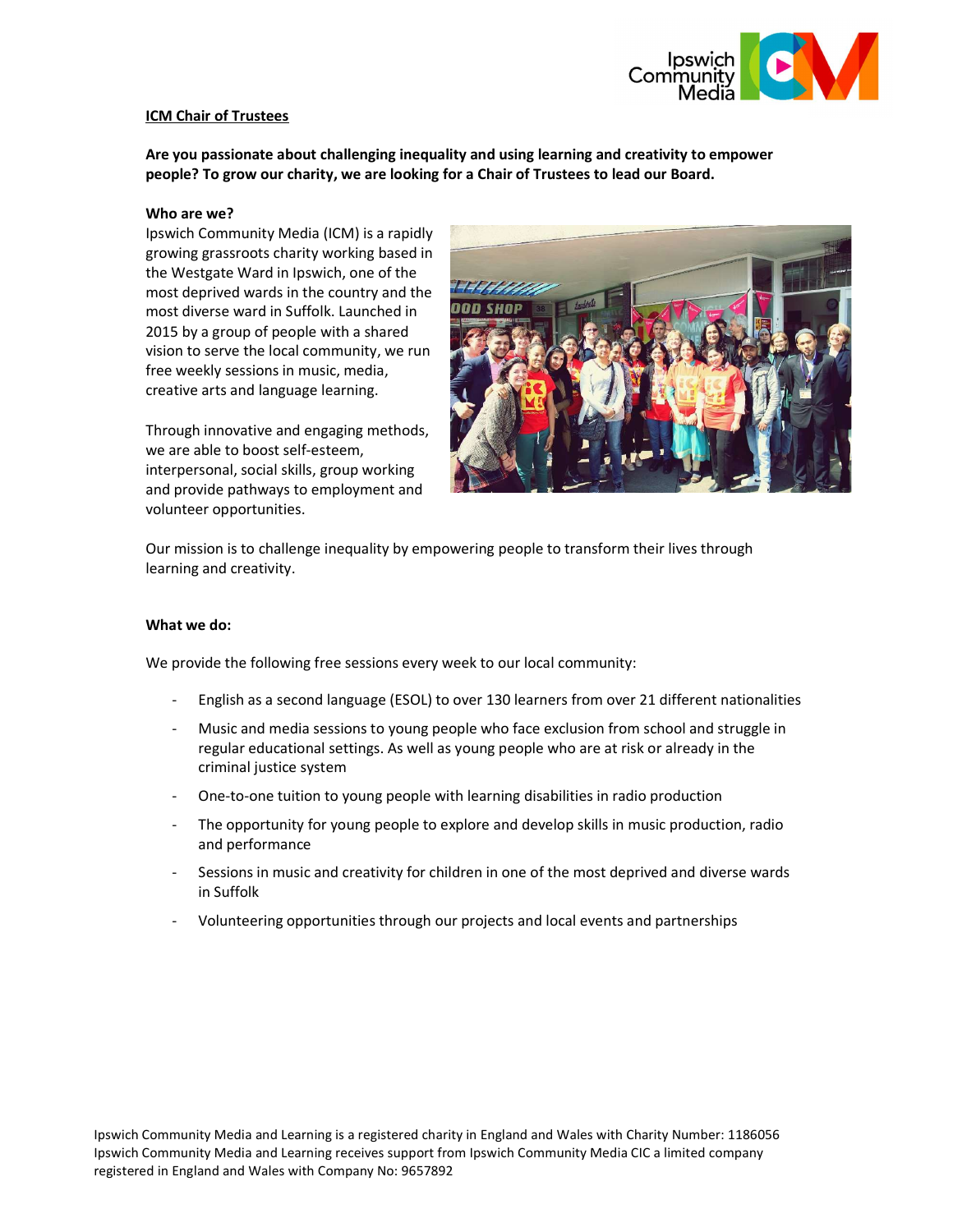

#### What we're looking for

ICM is looking to recruit a new Chair of Trustees to lead our Board and ensure the continued success of this exciting local charity.

#### What you will be doing as Chair:

- Providing leadership to the organisation and the board by ensuring that everyone remains focused on the delivery of the organisation's charitable purposes in order to provide greater public benefit
- Chairing and facilitating board meetings
- Giving direction to board policy-making
- Checking that decisions taken at meetings are implemented
- Representing the organisation at functions and meetings, and acting as a spokesperson as appropriate
- Bringing impartiality and objectivity to decision-making
- Contributing to the development of all aspects of the charity including governance, promotion and fundraising
- Ensuring compliance with constitutional and governance requirements and Charity Commission guidance
- Safeguarding the reputation and values of our charity

## With the Directors:

- Planning the annual cycle of board meetings and other general meetings where required, for example annual general meeting
- Setting agendas for board and other general meetings
- Developing the board of trustees including induction, training, appraisal and succession planning
- Addressing conflict within the board and within the organisation, and liaising with the Directors to achieve this
- Liaising with the Directors to keep an overview of the organisation's affairs and to provide support as appropriate
- Leading the process of supporting and appraising the performance of the Directors

## What's in it for you

- Use your skills and experience to contribute to the success of our charity and make a positive difference to local people's lives
- Meet like-minded people and enjoy being part of a team
- A fun and rewarding experience
- We'll support you throughout and provide you with relevant training
- We provide out-of-pocket travel expenses

Ipswich Community Media and Learning is a registered charity in England and Wales with Charity Number: 1186056 Ipswich Community Media and Learning receives support from Ipswich Community Media CIC a limited company registered in England and Wales with Company No: 9657892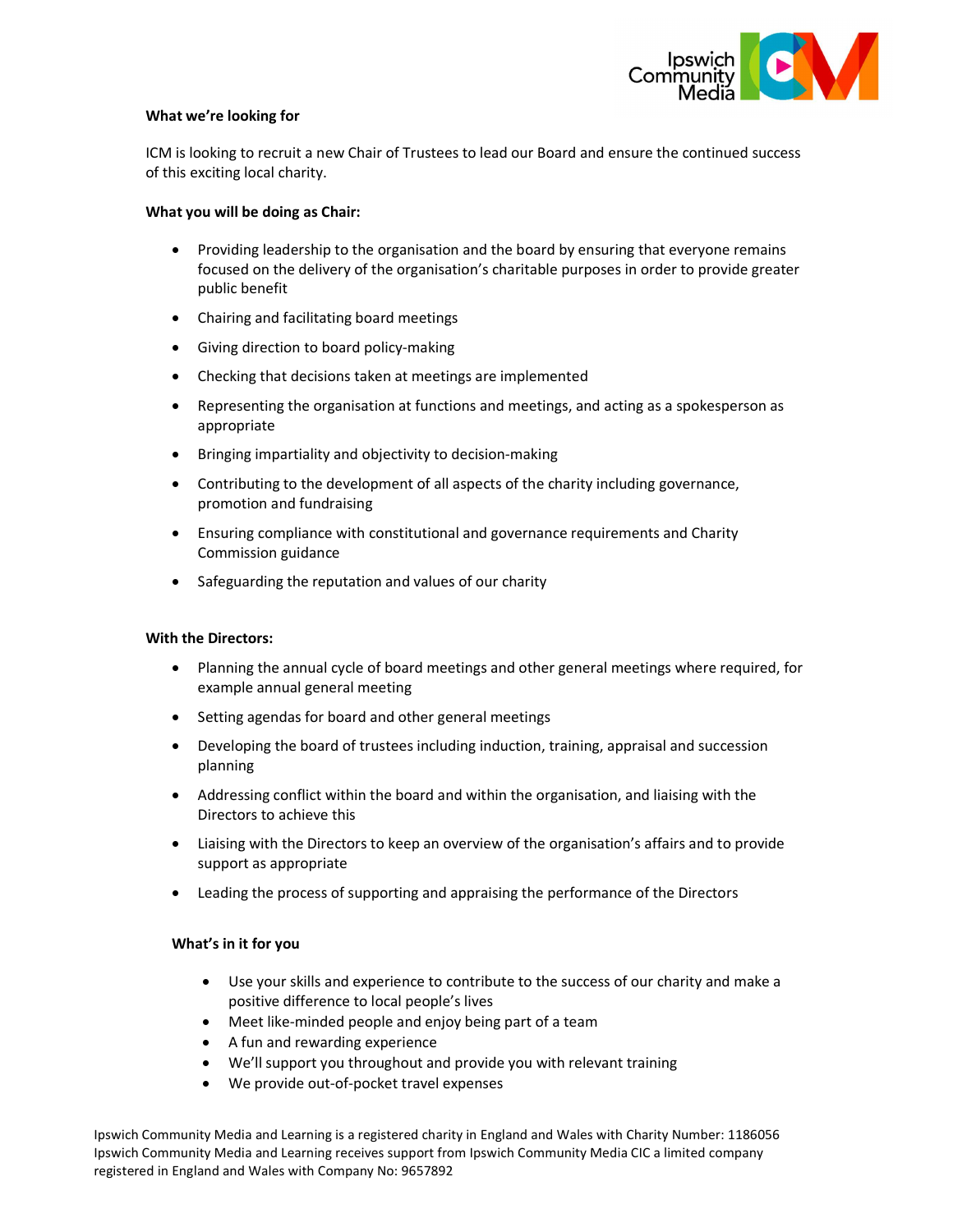

## Person specification

- Leadership skills
- Experience of committee work
- Tact and diplomacy
- Excellent communication and interpersonal skills
- Impartiality, fairness and the ability to respect confidences
- A commitment to the organisation
- Strategic vision
- Good, independent judgement
- An ability to think creatively
- A willingness to speak their mind
- An understanding and acceptance of the legal duties, responsibilities and liabilities of trusteeship
- An ability to work effectively as a member of a team
- A commitment to Nolan's seven principles of public life: selflessness, integrity, objectivity, accountability, openness, honesty and leadership.
- An understanding of the greater Ipswich area and/or issues facing deprived urban areas
- Ability to network and influence local government and other public bodies
- An ability to network with local and county wide business community
- Lived experience of the issues the charity is working to address
- Passionate about developing staff, volunteers and local communities
- An ability to support the development of income generation e.g. trading
- Experience of the voluntary sector and/or educational background, preferably in business education

ICM is committed to Equality and Diversity at all levels and believe that the Board of Trustees should reflect the breadth of the Organisation and its beneficiaries. We encourage applications from a wide range of candidates including those with relevant lived experience. We welcome applications from individuals regardless of their race, ethnicity, sexual orientation, religion, age, gender or disability. As part of our commitment to racial justice we particularly welcome applications from Black, Asian and Minority Ethnic candidates.

All ICM Trustee roles are voluntary, with no remuneration, however out of pocket expenses can be claimed.

## Additional Information

- You will be provided with a Trustee pack on appointment and invited to meet with our Board of Trustees and Executive Directors for an introductory conversation and a tour of our premises
- Board meetings are held quarterly and are currently held online. When restrictions allow these will take place at our offices in Ipswich
- You will be required to commit up to 12 days a year (approximately 8 hours per month), to attend board meetings, business planning meetings, follow up on actions, attend training, review board papers and liaise with the Directors on operational issues as necessary
- All Trustees are required to attend three out of four quarterly Board meetings each year
- All Trustees must serve a minimum 3 year term

Ipswich Community Media and Learning is a registered charity in England and Wales with Charity Number: 1186056 Ipswich Community Media and Learning receives support from Ipswich Community Media CIC a limited company registered in England and Wales with Company No: 9657892